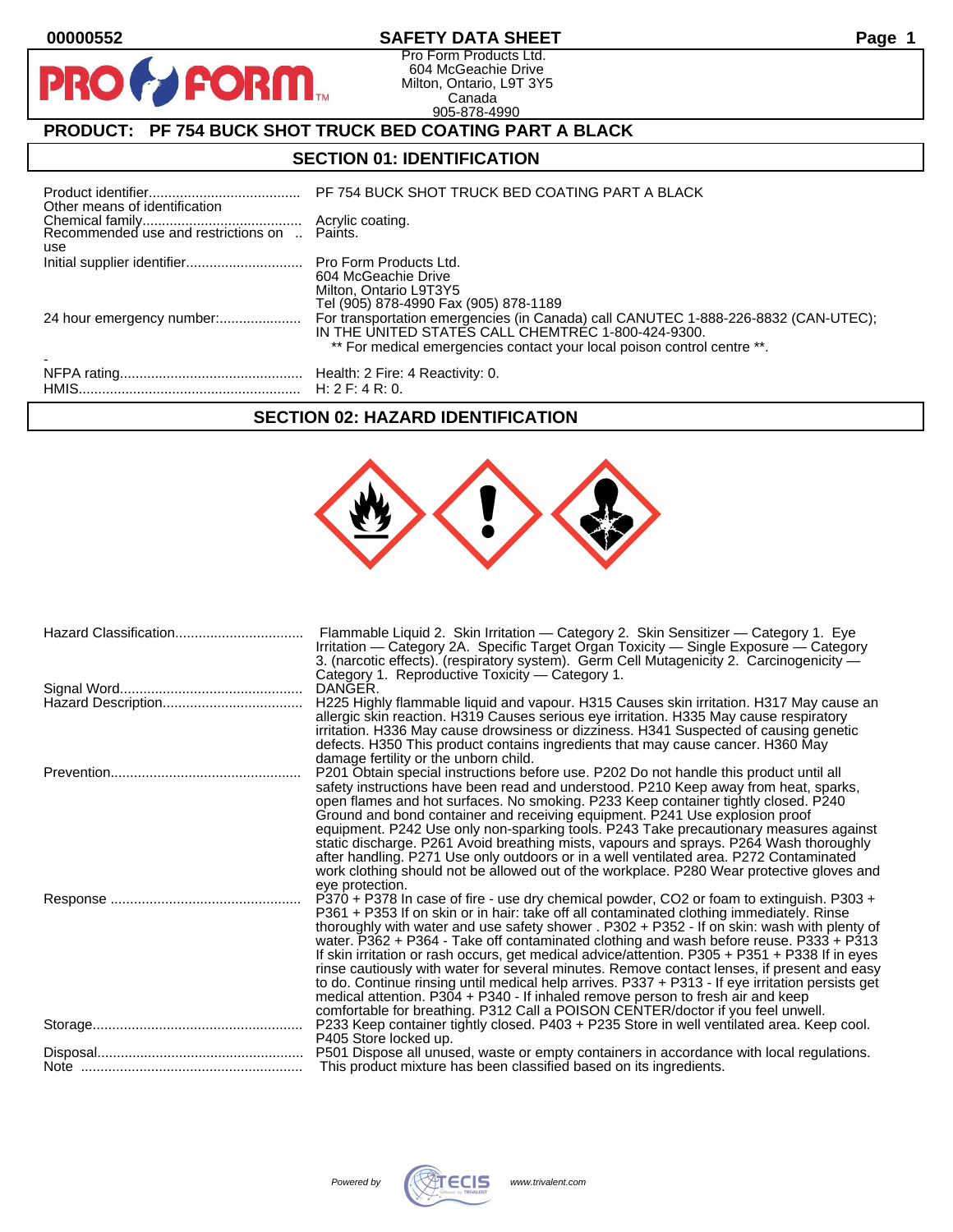### **SECTION 03: COMPOSITION / INFORMATION ON INGREDIENTS**

| ICHEMICAL NAME AND SYNONYMS                        | CAS#           | WT. %       |  |
|----------------------------------------------------|----------------|-------------|--|
| Acetone                                            | 67-64-1        | $7 - 13$    |  |
| 4-Chlorobenzotrifluoride                           | 98-56-6        | $5 - 10$    |  |
| tert-Butyl acetate                                 | 540-88-5       | $5 - 10$    |  |
| n-Butyl Acetate                                    | 123-86-4       | $5 - 10$    |  |
| Solvent Naphtha, Light Aromatics                   | 64742-95-6     | $3 - 7$     |  |
| Xylene                                             | 1330-20-7      | $1 - 5$     |  |
| Carbon Black                                       | 1333-86-4      | $0.5 - 1.5$ |  |
| Dibutyltin Bis (Acetylacetonate)                   | 22673-19-4     | $0.1 - 1$   |  |
| Ethylbenzene                                       | $100 - 41 - 4$ | $0.1 - 1$   |  |
| Bis (1,2,2,6,6- Pentamethyl-4- Piperidyl) Sebacate | 41556-26-7     | $0.1 - 1$   |  |
| Octadecanamide, N,N'-1,2-ethanediylbis[12-hydroxy- | 123-26-2       | $0.1 - 1$   |  |
| <b>Crystalline Silica</b>                          | 14808-60-7     | $0.1 - 1$   |  |
|                                                    |                |             |  |

<<The actual concentration(s) withheld as a trade secret>> .

#### **SECTION 04: FIRST-AID MEASURES**

| Inhalation                                                       | If inhaled, remove to fresh air. If not breathing, give artificial respiration. If breathing is<br>difficult, give oxygen, obtain medical attention.                                                                                                                                                                                                                                                                                                                                                                                                                                                                                                                         |
|------------------------------------------------------------------|------------------------------------------------------------------------------------------------------------------------------------------------------------------------------------------------------------------------------------------------------------------------------------------------------------------------------------------------------------------------------------------------------------------------------------------------------------------------------------------------------------------------------------------------------------------------------------------------------------------------------------------------------------------------------|
|                                                                  | If ingestion is suspected, contact physician or poison control center immediately. Do not<br>induce vomiting. If spontaneous vomiting occurs have victim lean forward with head down to prevent aspiration of fluid into the lungs. Never give anything by mouth to an<br>unconscious person.                                                                                                                                                                                                                                                                                                                                                                                |
|                                                                  | Remove all contaminated clothing and immediately wash the exposed areas with copious<br>amounts of water for a minimum of 30 minutes or up to 60 minutes for critical body areas. If<br>irritation persists, seek medical attention.                                                                                                                                                                                                                                                                                                                                                                                                                                         |
|                                                                  | In case of contact, immediately flush eyes, keeping eyelids open, with plenty of water for at<br>least 15 minutes. Check for and remove any contact lenses, if safe and easy to do so.<br>Obtain medical attention.                                                                                                                                                                                                                                                                                                                                                                                                                                                          |
| Most important symptoms and effects,<br>whether acute or delayed | Harmful if swallowed, in contact with skin or if inhaled. Causes skin irritation. Can cause<br>skin sensitization. Causes serious eye irritation. Symptoms may include stinging, tearing,<br>redness, swelling, and blurred vision. Direct contact with eyes may cause temporary<br>irritation. Vapors have a narcotic effect and may cause headache, fatigue, dizziness and<br>nausea. Can irritate mucous membranes of the respiratory tract. Causes damage to organs<br>through prolonged or repeated exposure. Suspected of causing genetic defects. This<br>product contains ingredients that may cause cancer. Suspected of damaging fertility or the<br>unborn child. |
| Additional information                                           | Treat victims symptomatically. In the event of an incident involving this product ensure that<br>medical authorities are provided a copy of this safety data sheet.                                                                                                                                                                                                                                                                                                                                                                                                                                                                                                          |

#### **SECTION 05: FIRE-FIGHTING MEASURES**

Suitable and unsuitable extinguishing ..... "Alcohol" foam, CO2, dry chemical. Do not use water in a jet.

media<br>Specific hazards arising from the ............ any hazardous combustion products<br>Special protective equipment and ............

Thermal decomposition products are toxic. May include:. Oxides of carbon (CO, CO2). hazardous product, such as the nature of Hydrocarbon fumes and smoke. Under hot acidic conditions:. Isobutylene. Acetic acid.

Acetone is a highly flammable liquid. It is easily ignited in the presence of heat, an ignition precautions for fire-fighters source such as a naked flame or a spark (including electrostatic discharge). Aqueous solutions of acetone can also ignite. Acetone vapors are heavier than air and can travel a long distance to an ignition source and cause flashback. Firefighter should be equipped with self-contained breathing apparatus and full protective clothing to protect against potentially toxic and irritating fumes. Solvent vapours may be heavier than air and may build up and travel along the ground to an ignition source, which may result in a flash back to the source of the vapours. Cool fire-exposed containers with cold water spray. Heat will cause pressure buildup and may cause explosive rupture.

#### **SECTION 06: ACCIDENTAL RELEASE MEASURES**

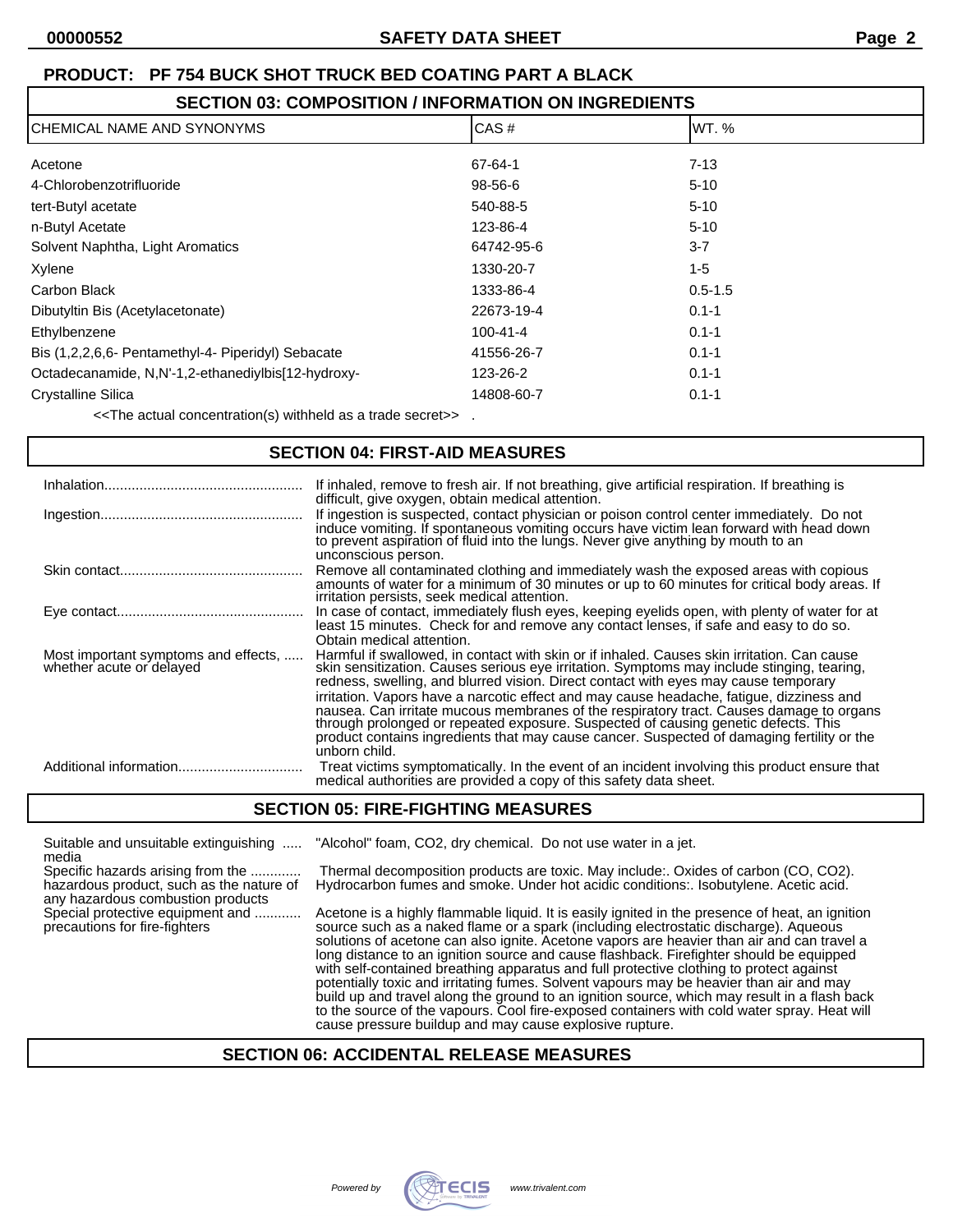# **SECTION 06: ACCIDENTAL RELEASE MEASURES**

| Personal precautions, protective<br>equipment and emergency procedures | Extremely flammable liquid. No action shall be taken involving any personal risk or without<br>suitable training. Take precautions against static discharge. Use non-sparking tools and<br>equipment to pick up the spilled material. Equipment should be grounded. Isolate area and<br>keep unauthorized people away. Do not walk through spilled material. Wear<br>recommended protective equipment. Ventilate. Open windows and doors to allow air<br>circulation. Dike area to prevent spreading. The use of absorbent socks or spill pillows<br>may be required. Stop leak if safe to do so. Prevent runoff into drains, sewers, and other<br>waterways. |
|------------------------------------------------------------------------|---------------------------------------------------------------------------------------------------------------------------------------------------------------------------------------------------------------------------------------------------------------------------------------------------------------------------------------------------------------------------------------------------------------------------------------------------------------------------------------------------------------------------------------------------------------------------------------------------------------------------------------------------------------|
| Methods and materials for containment                                  |                                                                                                                                                                                                                                                                                                                                                                                                                                                                                                                                                                                                                                                               |
| and cleaning up                                                        | FLAMMABLE. Ventilate. Eliminate all sources of ignition. Avoid all personal contact.<br>Contain the spill. Prevent runoff into drains, sewers, and other waterways. Absorb with<br>earth, sand, or another dry inert material. Pick up waste material and place in an<br>appropriate container for disposal. Spilled material and water rinses are classified as<br>chemical waste, and must be disposed of in accordance with current local, provincial, state,<br>and federal regulations.                                                                                                                                                                  |

#### **SECTION 07: HANDLING AND STORAGE**

| Precautions for safe handling                                   | Keep away from heat, sparks, and open flame. Always adopt precautionary measures<br>against build-up of static which may arise from appliances, handling and the containers in<br>which product is packed. Avoid breathing vapours or mist. Ground handling equipment.<br>Avoid all skin contact and ventilate adequately, otherwise wear an appropriate breathing<br>apparatus. Handle and open container with care. Employees should wash hands and face<br>before eating or drinking. |
|-----------------------------------------------------------------|------------------------------------------------------------------------------------------------------------------------------------------------------------------------------------------------------------------------------------------------------------------------------------------------------------------------------------------------------------------------------------------------------------------------------------------------------------------------------------------|
| Conditions for safe storage, including any<br>incompatibilities | Keep away from heat, sparks, and open flames. Keep container closed when not in use.<br>Store away from oxidizing and reducing materials. Store away from sunlight. Attacks some<br>types of rubber, plastics and coatings.                                                                                                                                                                                                                                                              |

#### **SECTION 08: EXPOSURE CONTROLS / PERSONAL PROTECTION**

| <b>INGREDIENTS</b>                                        | <b>ACGIHTLV</b><br><b>TWA</b>                     | <b>STEL</b>     | <b>OSHA PEL</b><br><b>PEL</b> | <b>STEL</b>     | <b>NIOSH</b><br>REL       |
|-----------------------------------------------------------|---------------------------------------------------|-----------------|-------------------------------|-----------------|---------------------------|
| Acetone                                                   | 250 ppm TLV<br>CA ON: 500ppm (TWA); 750ppm (STEL) | 500 ppm         | 1,000 ppm                     | Not established | $250$ ppm                 |
| 4-Chlorobenzotrifluoride                                  | Not established                                   | Not established | Not established               | Not established | Not established           |
| tert-Butyl acetate                                        | 200 ppm<br>CA ON: 50ppm (TWA), 150ppm (STEL)      | Not established | 200 ppm                       | Not established | 200 ppm                   |
| n-Butyl Acetate                                           | 50 ppm                                            | 150 ppm         | 150 ppm                       | 200 ppm         | 150 ppm / STEL 200<br>ppm |
|                                                           | CA ON: 50ppm (TWA), 150ppm (STEL)                 |                 |                               |                 |                           |
| Solvent Naphtha, Light<br>Aromatics                       | Not established                                   | Not established | 500 ppm (2000<br>mg/m3) TWA   | Not established | 350 mg/m3 TWA             |
| Xylene                                                    | 50 ppm<br>CA ON: 100ppm (TWA); 150ppm (STEL)      | 150 ppm         | 100 ppm TWA                   | Not established | Not established           |
| Carbon Black                                              | $3$ mg/m $3$                                      | Not established | $3.5 \text{ mg/m}$            | Not established | $3.5 \text{ mg/m}$        |
|                                                           | CA ON: 3 mg/m3 (Inhalable) TWA                    |                 |                               |                 |                           |
| Dibutyltin Bis<br>(Acetylacetonate)                       | Not established                                   | Not established | Not established               | Not established | Not established           |
| Ethylbenzene                                              | 100 ppm                                           | 125 ppm         | $100$ ppm                     | Not established | 100 ppm / STEL 125<br>ppm |
|                                                           | CA ON: 20ppm (TWA)                                |                 |                               |                 |                           |
| Bis (1,2,2,6,6-<br>Pentamethyl-4- Piperidyl)<br>Sebacate  | Not established                                   | Not established | Not established               | Not established | Not established           |
| Octadecanamide,<br>N,N'-1,2-ethanediylbis[12-<br>hydroxy- | Not established                                   |                 | Not established               |                 | Not established           |
| <b>Crystalline Silica</b>                                 | 0.025 mg/m3                                       | Not established | 0.1 mg/m3 TWA                 | Not established | $0.05$ mg/m $3$           |
|                                                           | CA ON: 0.025 mg/m3 Respirable                     |                 |                               |                 |                           |

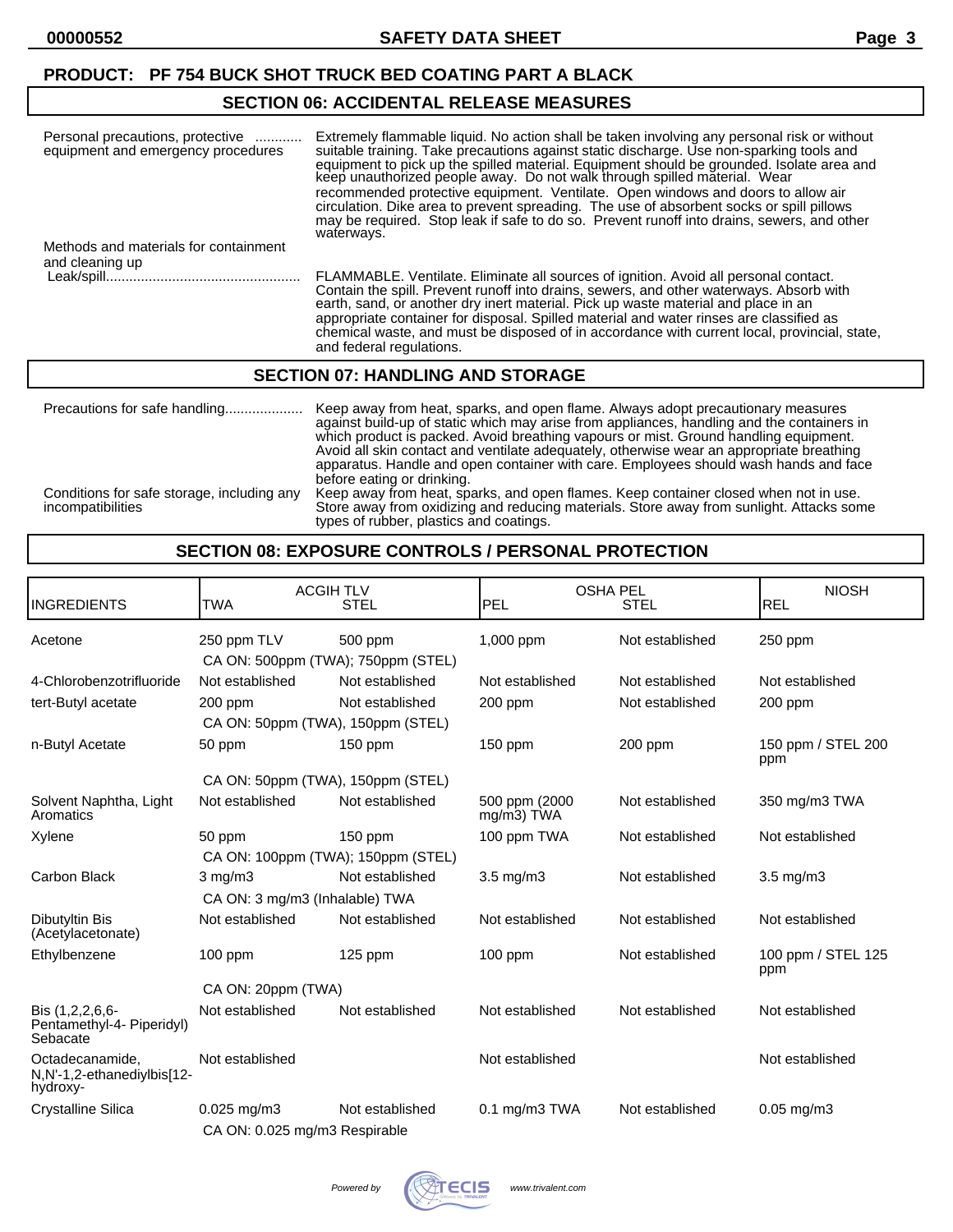#### **SECTION 08: EXPOSURE CONTROLS / PERSONAL PROTECTION**

| Appropriate engineering controls | Provide natural or mechanical ventilation to control exposure levels below airborne<br>exposure limits. Local mechanical exhaust ventilation should be used at sources of air<br>contamination, such as open process equipment, or during purging operations, to capture gases and fumes that may be emitted. Standard reference sources regarding industrial<br>ventilation (ie. ACGIH industrial ventilation) should be consulted for quidance about<br>adequate ventilation. Explosion-proof exhaust ventilation. |
|----------------------------------|----------------------------------------------------------------------------------------------------------------------------------------------------------------------------------------------------------------------------------------------------------------------------------------------------------------------------------------------------------------------------------------------------------------------------------------------------------------------------------------------------------------------|
| Personal Protective Equipment    |                                                                                                                                                                                                                                                                                                                                                                                                                                                                                                                      |
|                                  | Chemical safety goggles. Chemical safety goggles and full faceshield if splash hazard<br>exists.                                                                                                                                                                                                                                                                                                                                                                                                                     |
|                                  | Wear skin protection equipment. The selection of skin protection equipment depends on<br>the nature of the work to be performed. In the case of mixtures, consisting of several<br>substances, the protection time of the gloves cannot be accurately estimated. Contact<br>glove supplier for recommendations.                                                                                                                                                                                                      |
|                                  | Wear adequate protective clothes.                                                                                                                                                                                                                                                                                                                                                                                                                                                                                    |
|                                  | Safety boots per local regulations.                                                                                                                                                                                                                                                                                                                                                                                                                                                                                  |
|                                  | Local exhaust ventilation is recommended. Wear an appropriate, properly fitted respirator<br>when contaminant levels exceed the recommended exposure limits.                                                                                                                                                                                                                                                                                                                                                         |
|                                  | Emergency showers and eye wash stations should be available. Employees should wash                                                                                                                                                                                                                                                                                                                                                                                                                                   |
|                                  | their hands and face before eating, drinking, or using tobacco products.                                                                                                                                                                                                                                                                                                                                                                                                                                             |

#### **SECTION 09: PHYSICAL AND CHEMICAL PROPERTIES**

| Appearance/Physical state                      | Liauid.                                           |
|------------------------------------------------|---------------------------------------------------|
|                                                | Black.                                            |
|                                                | Characteristic odour.                             |
| Odour threshold (ppm)                          | Not available.                                    |
|                                                | Not applicable.                                   |
| Melting / Freezing point (deg C)               | $< 0 °C$ .                                        |
| Initial boiling point / boiling range (deg C). | $>$ 56 °C. (acetone).                             |
| Flash point (deg C), method                    | -18°C. (estimate; lowest flash point ingredient). |
|                                                | Not available.                                    |
| Flammability (solids and gases)                | Not applicable. Flammable liquid.                 |
| Upper flammable limit (% vol)                  | 12.6.                                             |
| Lower flammable limit (% vol)                  | 0.7.                                              |
| Vapour pressure (mm Hg)                        | Not available.                                    |
|                                                | $>1$ .                                            |
| Relative Density (Specific Gravity)            | 1.199.                                            |
|                                                | 10.01.                                            |
|                                                | Not available.                                    |
| Partition coefficient - n-octanol/water        | Not available.                                    |
| Auto ignition temperature (deg C)              | >200. (estimate).                                 |
| Decomposition temperature                      | Not available.                                    |
|                                                | 16000 cPs. Spindle #6 @20 rpm.                    |
|                                                | 1.56 lbs/USG; 186.9 g/L.                          |
|                                                |                                                   |

#### **SECTION 10: STABILITY AND REACTIVITY**

| Possibility of hazardous reactions<br>Conditions to avoid, including static<br>discharge, shock or vibration | Product is stable; hazardous polymerization will not occur.<br>Stable at normal temperatures and pressures.<br>Will not occur under normal temperature and pressure.<br>Avoid heat, spark, open flames. Electrostatic charge. |
|--------------------------------------------------------------------------------------------------------------|-------------------------------------------------------------------------------------------------------------------------------------------------------------------------------------------------------------------------------|
|                                                                                                              | Strong oxidizing agents. Reducing agents. Ammonia. Aldehydes. Acids. Alkalies. Nitrates.                                                                                                                                      |
|                                                                                                              | Plastics. Acetone may ignite or react violently with strong oxidizing agents, such as<br>chromic acid, chromiúm trioxide, chromyl chloride, hot nitric acid, potassium permanganate<br>(in an alkaline medium), or peroxides. |
| Hazardous decomposition products                                                                             | No hazardous decomposition products when stored and handled correctly. See                                                                                                                                                    |
|                                                                                                              | hazardous combustion products section 5.                                                                                                                                                                                      |

# **SECTION 11: TOXICOLOGICAL INFORMATION**

| <b>INGREDIENTS</b>       | LC50                       | LD50                                                      |
|--------------------------|----------------------------|-----------------------------------------------------------|
| Acetone                  | 50,100 mg/m3 8 hours, rat  | 5,800 mg/kg (rat oral)                                    |
| 4-Chlorobenzotrifluoride | 4479 ppm                   | >6,800 mg/kg (rat oral);<br>>2,700 mg/kg (rabbit dermal)  |
| tert-Butyl acetate       | $>2,230$ mg/m3 4 hours rat | 4,100 mg/kg (rat, oral);<br>>2,000 mg/kg (rabbit, dermal) |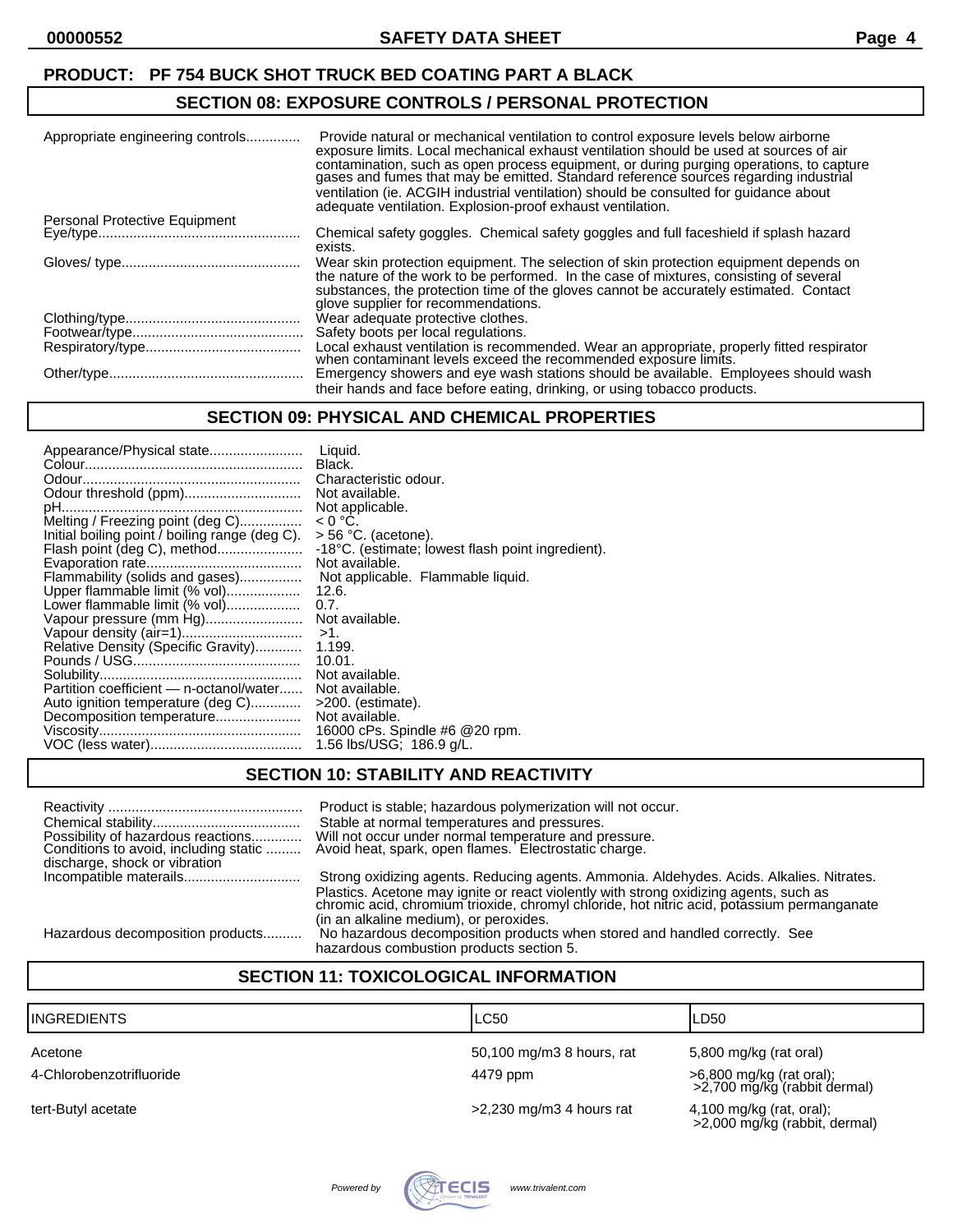### **SECTION 11: TOXICOLOGICAL INFORMATION**

| <b>INGREDIENTS</b>                                                                                           |                                                                                                                                                                                                                                                                                                                                                                                                                                                                                                                                                                                                                                                                                                                                                                                                                                                                                                                                                                                                                                                                                                                                                                                                                         | <b>LC50</b>                                                                                                                                                                                                                                                                                                                                                                                                                                                                                                                                                                                                                                                                                                                                                                                                                                                                                                                                                                                                                                                                                   | LD50                                                       |
|--------------------------------------------------------------------------------------------------------------|-------------------------------------------------------------------------------------------------------------------------------------------------------------------------------------------------------------------------------------------------------------------------------------------------------------------------------------------------------------------------------------------------------------------------------------------------------------------------------------------------------------------------------------------------------------------------------------------------------------------------------------------------------------------------------------------------------------------------------------------------------------------------------------------------------------------------------------------------------------------------------------------------------------------------------------------------------------------------------------------------------------------------------------------------------------------------------------------------------------------------------------------------------------------------------------------------------------------------|-----------------------------------------------------------------------------------------------------------------------------------------------------------------------------------------------------------------------------------------------------------------------------------------------------------------------------------------------------------------------------------------------------------------------------------------------------------------------------------------------------------------------------------------------------------------------------------------------------------------------------------------------------------------------------------------------------------------------------------------------------------------------------------------------------------------------------------------------------------------------------------------------------------------------------------------------------------------------------------------------------------------------------------------------------------------------------------------------|------------------------------------------------------------|
| n-Butyl Acetate                                                                                              |                                                                                                                                                                                                                                                                                                                                                                                                                                                                                                                                                                                                                                                                                                                                                                                                                                                                                                                                                                                                                                                                                                                                                                                                                         | >33 mg/L vapour,<br>5.2 mg/L<br>(rat) dust/mist                                                                                                                                                                                                                                                                                                                                                                                                                                                                                                                                                                                                                                                                                                                                                                                                                                                                                                                                                                                                                                               | 14112<br>10760 mg/kg (rat, oral)<br>mg/kg (rabbit, dermal) |
| Solvent Naphtha, Light Aromatics                                                                             |                                                                                                                                                                                                                                                                                                                                                                                                                                                                                                                                                                                                                                                                                                                                                                                                                                                                                                                                                                                                                                                                                                                                                                                                                         | 5.2 mg/L 4 hours, rat 3400 ppm 4 > 5,000 mg/kg rat oral > 2,000<br>hours, rat                                                                                                                                                                                                                                                                                                                                                                                                                                                                                                                                                                                                                                                                                                                                                                                                                                                                                                                                                                                                                 | mg/kg rabbit dermal                                        |
| Xylene                                                                                                       |                                                                                                                                                                                                                                                                                                                                                                                                                                                                                                                                                                                                                                                                                                                                                                                                                                                                                                                                                                                                                                                                                                                                                                                                                         | 6350 ppm 4 hours rat                                                                                                                                                                                                                                                                                                                                                                                                                                                                                                                                                                                                                                                                                                                                                                                                                                                                                                                                                                                                                                                                          | >3523 mg/kg rat oral                                       |
| Carbon Black                                                                                                 |                                                                                                                                                                                                                                                                                                                                                                                                                                                                                                                                                                                                                                                                                                                                                                                                                                                                                                                                                                                                                                                                                                                                                                                                                         | Not available                                                                                                                                                                                                                                                                                                                                                                                                                                                                                                                                                                                                                                                                                                                                                                                                                                                                                                                                                                                                                                                                                 | >10,000 mg/kg oral rat<br>3,000 mg/kg dermal rabbit        |
| Dibutyltin Bis (Acetylacetonate)                                                                             |                                                                                                                                                                                                                                                                                                                                                                                                                                                                                                                                                                                                                                                                                                                                                                                                                                                                                                                                                                                                                                                                                                                                                                                                                         | Not Available                                                                                                                                                                                                                                                                                                                                                                                                                                                                                                                                                                                                                                                                                                                                                                                                                                                                                                                                                                                                                                                                                 | 1864 mg/kg (oral, rat)                                     |
| Ethylbenzene                                                                                                 |                                                                                                                                                                                                                                                                                                                                                                                                                                                                                                                                                                                                                                                                                                                                                                                                                                                                                                                                                                                                                                                                                                                                                                                                                         | No data                                                                                                                                                                                                                                                                                                                                                                                                                                                                                                                                                                                                                                                                                                                                                                                                                                                                                                                                                                                                                                                                                       | 3,500 mg/kg rat oral<br>17,800 mg/kg rabbit dermal         |
| Bis (1,2,2,6,6- Pentamethyl-4- Piperidyl) Sebacate                                                           |                                                                                                                                                                                                                                                                                                                                                                                                                                                                                                                                                                                                                                                                                                                                                                                                                                                                                                                                                                                                                                                                                                                                                                                                                         | Not Available                                                                                                                                                                                                                                                                                                                                                                                                                                                                                                                                                                                                                                                                                                                                                                                                                                                                                                                                                                                                                                                                                 | 2369-3920 mg/kg (oral rat),<br>>2000 mg/kg (dermal rabbit) |
| Octadecanamide, N,N'-1,2-ethanediylbis[12-hydroxy-                                                           |                                                                                                                                                                                                                                                                                                                                                                                                                                                                                                                                                                                                                                                                                                                                                                                                                                                                                                                                                                                                                                                                                                                                                                                                                         | Not determined                                                                                                                                                                                                                                                                                                                                                                                                                                                                                                                                                                                                                                                                                                                                                                                                                                                                                                                                                                                                                                                                                | Not determined                                             |
| <b>Crystalline Silica</b>                                                                                    |                                                                                                                                                                                                                                                                                                                                                                                                                                                                                                                                                                                                                                                                                                                                                                                                                                                                                                                                                                                                                                                                                                                                                                                                                         | Not available                                                                                                                                                                                                                                                                                                                                                                                                                                                                                                                                                                                                                                                                                                                                                                                                                                                                                                                                                                                                                                                                                 | >22,500 mg/kg oral rat                                     |
| Symptoms related to the physical, chemical<br>and toxicological characteristics<br>Effects of acute exposure | Eye contact. Skin contact. Inhalation.<br>harmful or fatal.                                                                                                                                                                                                                                                                                                                                                                                                                                                                                                                                                                                                                                                                                                                                                                                                                                                                                                                                                                                                                                                                                                                                                             | The aromatic hydrocarbon solvents in this product can be irritating to the eyes, nose and<br>throat. In high concentration, they may cause central nervous system depression and<br>narcosis characterized by nausea, lightheadedness and dizziness from overexposure by<br>inhalation. Can cause moderate skin irritation, defatting and dermatitis.<br>Solvent vapours may be irritating to the eyes, nose and throat, resulting in redness, burning<br>and itching of eyes, dryness of the throat and tightness in the chest. Breathing of high<br>vapour concentrations may cause anesthetic effects and serious health effects.<br>Breathing high concentrations of vapour may cause anesthetic effects and serious health<br>effects. Intentional misuse by deliberately concentrating and inhaling this product may be<br>Chronic exposure to organic solvent vapors have been associated with various neurotoxic<br>effects including permanent brain and/or nervous system damage, kidney, liver, blood<br>damage and reproductive effects among women. Symptoms may include nausea, |                                                            |
| Sensitizing capability of material<br>Carcinogenicity of material<br>Specific Target Organ Toxicity          | vomiting, abdominal pain, headache, impaired memory, loss of coordination, insomnia and<br>breathing difficulties. Excessive inhalation of vapours can cause respiratory irritation,<br>dizziness, headache, nausea and asphyxiation.<br>May be harmful or fatal if swallowed. Aspiration of material into lungs can cause chemical<br>pneumonitis which can be fatal.<br>May cause sensitization by skin contact. Ethylbenzene is a possible skin sensitizer.<br>IARC has classified Carbon Black as "Group 2B", possibly carcinogenic to humans, based<br>on laboratory animal inhalation studies. Ethylbenzene is classified as an A3 known animal<br>carcinogen. Quartz (Crystalline Silica) is listed by IARC in Group 1 as a carcinogen.<br>High level exposure to Xylene in some animal studies have been reported to cause health<br>effects on the developing embryo/fetus. The relevance of this to humans is not known.<br>Dibutyltin bis(acetylacetonate); May cause adverse effects.<br>Dibutyltin Bis (Acetylacetonate): Suspected of causing genetic defects.<br>May cause drowsiness or dizziness. May cause respiratory irritation. Causes damage to<br>organs through prolonged or repeated exposure. |                                                                                                                                                                                                                                                                                                                                                                                                                                                                                                                                                                                                                                                                                                                                                                                                                                                                                                                                                                                                                                                                                               |                                                            |

#### **SECTION 12: ECOLOGICAL INFORMATION**

| Persistence and degradability |
|-------------------------------|
| Bioaccumulative potential     |
|                               |

Product data not available. Product data not available. Product data not available. Mobility in soil............................................ Product data not available. Do not allow to enter waters, waste water or soil.

# **SECTION 13: DISPOSAL CONSIDERATIONS**

Information on safe handling for disposal .<br>and methods of disposal, including any<br>contaminated packaging

Information on safe handling for disposal . Dispose of waste in accordance with all applicable Federal, Provincial/State and local and methods of disposal, including any regulations. Empty containers must be handled with care due to product residue.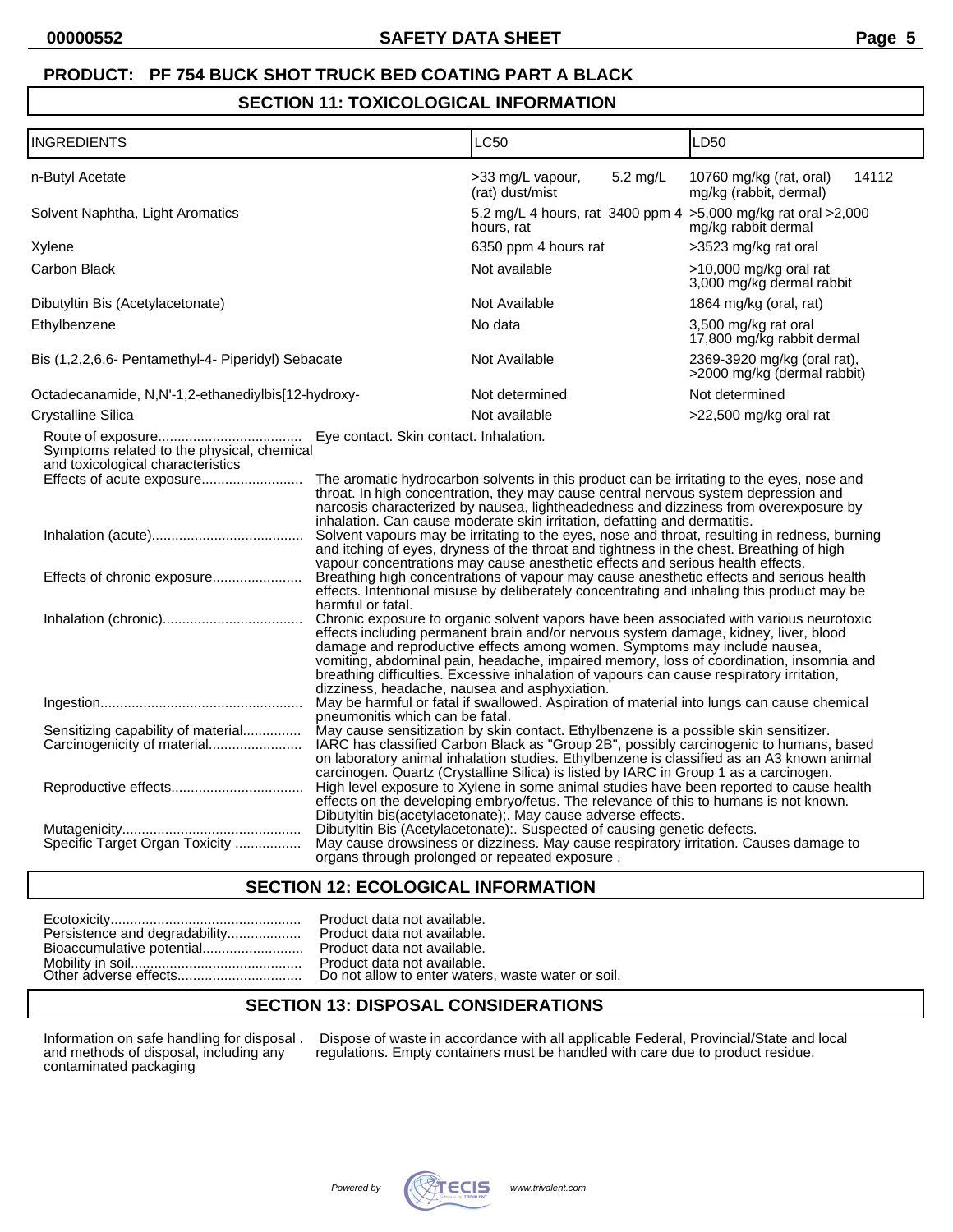#### **SECTION 14: TRANSPORT INFORMATION**

|                              | UN1139 - COATING SOLUTION - Class 3 - Packing Group II - This product meets the                                                                                                                                |
|------------------------------|----------------------------------------------------------------------------------------------------------------------------------------------------------------------------------------------------------------|
|                              | limited quantity exemption when packaged in containers less than 5 Litres.                                                                                                                                     |
|                              | UN1139 - COATING SOLUTION - Class 3 - Packing Group II. Limited Quantity. Do not                                                                                                                               |
| IMDG Classification (Marine) | ship by air without checking appropriate IATA regulations.<br>UN1139 - COATING SOLUTION - Class 3 - Packing Group II - EmS: F-E S-E. Limited Quantity. Check IMDG regulations for limited quantity exemptions. |
|                              | Potential marine pollutant.                                                                                                                                                                                    |
|                              | In accordance with Part 2.2.1 of the Transportation of Dangerous Goods Regulations (July<br>2, 2014) - we certify that classification of this product is correct. .                                            |

#### **SECTION 15: REGULATORY INFORMATION**

| <b>SARA Title III</b>                                                                 | Contains ingredient(s) not on the DSL.<br>All components are either listed or exempt from the TSCA<br>This product is considered hazardous under the OSHA Hazard Communication Standard.                                                                                                                                                                                                                                                                                                                                    |
|---------------------------------------------------------------------------------------|-----------------------------------------------------------------------------------------------------------------------------------------------------------------------------------------------------------------------------------------------------------------------------------------------------------------------------------------------------------------------------------------------------------------------------------------------------------------------------------------------------------------------------|
| Section 302 - extremely hazardous<br>substances                                       | None.                                                                                                                                                                                                                                                                                                                                                                                                                                                                                                                       |
| Section 311/312 - hazard categories<br>EPA hazardous air pollutants (HAPS)<br>40CFR63 | Immediate health, delayed health, fire hazard.<br>Ethylbenzene. Xylene.<br>Ethylbenzene. Toluene. Xylene.                                                                                                                                                                                                                                                                                                                                                                                                                   |
|                                                                                       | ***! WARNING: This product can expose you to chemicals including [see below], which<br>are known to the State of California to cause birth defects or other reproductive harm.<br>(Toluene). ***! WARNING: This product can expose you to chemicals including [see<br>below], which are known to the State of California to cause cancer. (Carbon black -<br>airborne, unbound particles of respirable size). (Ethyl benzene). (Silica, crystalline<br>(airborne particles of respirable size). For more information, go to |

www.P65Warnings.ca.gov.

### **SECTION 16: OTHER INFORMATION**

| Date of the latest revision of the safety  2021-01-29 |  |  |
|-------------------------------------------------------|--|--|
| data sheet                                            |  |  |

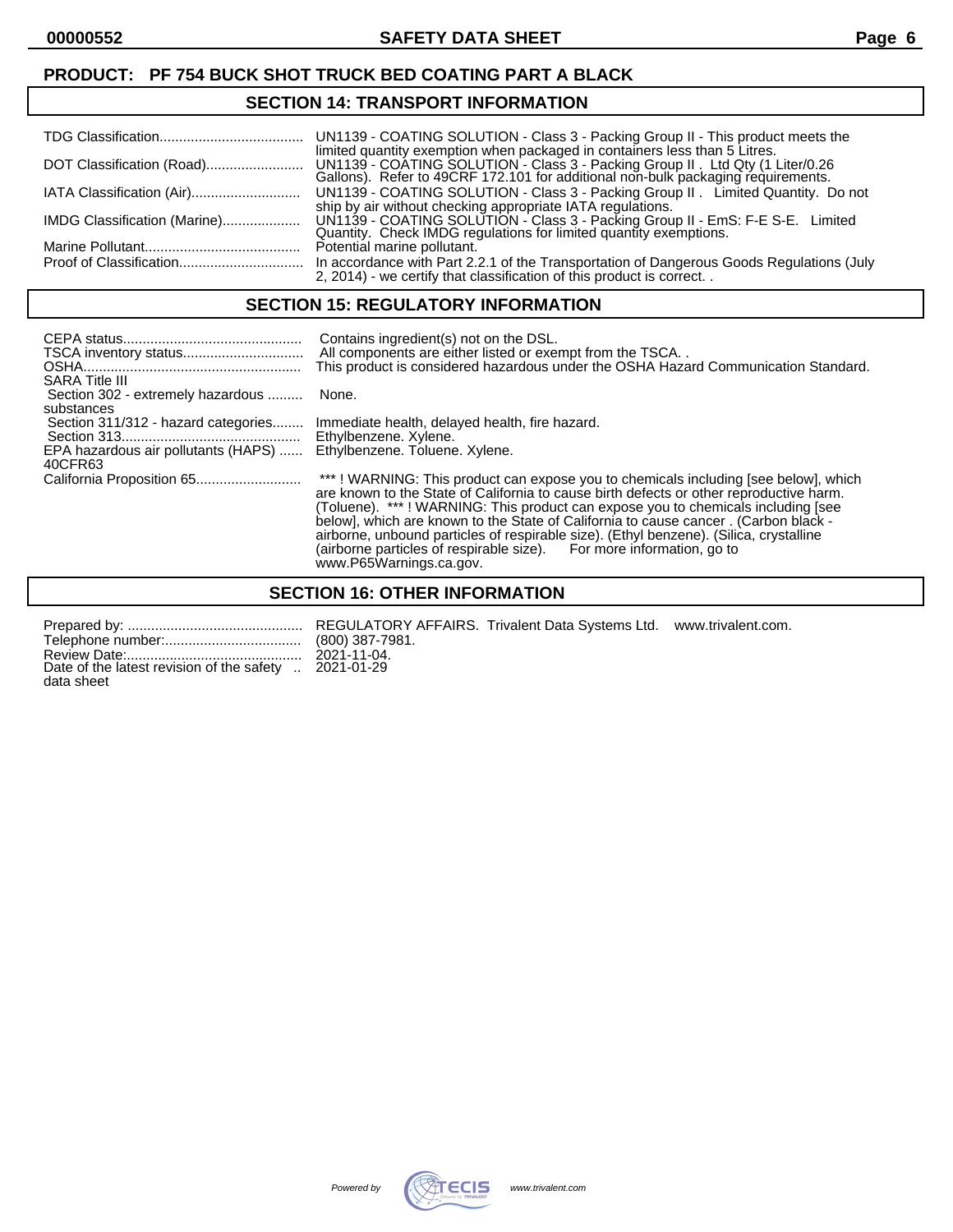**PR** 

#### **00000551 SAFETY DATA SHEET Page 1**

Pro Form Products Ltd. 604 McGeachie Drive Milton, Ontario, L9T 3Y5 Canada 905-878-4990

# **PRODUCT: PF 761 BUCK SHOT TRUCK BED COATING PART B 10oz**

**FORM.** 

#### **SECTION 01: IDENTIFICATION**

|                                                | 604 McGeachie Drive<br>Milton, Ontario L9T3Y5<br>Tel (905) 878-4990 Fax (905) 878-1189                                        |
|------------------------------------------------|-------------------------------------------------------------------------------------------------------------------------------|
|                                                | PF 761 BUCK SHOT TRUCK BED COATING PART B 10oz                                                                                |
| Recommended use and restrictions on  Coatings. |                                                                                                                               |
| use                                            |                                                                                                                               |
|                                                |                                                                                                                               |
|                                                |                                                                                                                               |
|                                                |                                                                                                                               |
|                                                | IN THE UNITED STATES CALL CHEMTREC 1-800-424-9300.<br>** For medical emergencies contact your local poison control centre **. |

#### **SECTION 02: HAZARD IDENTIFICATION**



| DANGER.<br>Flammable Liquid 2. Skin Sensitizer — Category 1. Acute Toxicity (Inhalation) —<br>Category 4. Specific Target Organ Toxicity — Single Exposure — Category 3. (narcotic                                                                                                                                                                                                                                                                                                                                                                                                                   |
|------------------------------------------------------------------------------------------------------------------------------------------------------------------------------------------------------------------------------------------------------------------------------------------------------------------------------------------------------------------------------------------------------------------------------------------------------------------------------------------------------------------------------------------------------------------------------------------------------|
| effects). (respiratory system).<br>H225 Highly flammable liquid and vapour. H317 May cause an allergic skin reaction. H332<br>Harmful if inhaled. H335 May cause respiratory irritation. H336 May cause drowsiness or                                                                                                                                                                                                                                                                                                                                                                                |
| dizziness.<br>P210 Keep away from heat, sparks, open flames and hot surfaces. No smoking. P233<br>Keep container tightly closed. P240 Ground and bond container and receiving equipment.<br>P241 Use explosion proof equipment. P242 Use only non-sparking tools. P243 Take<br>precautionary measures against static discharge. P261 Avoid breathing mists, vapours and<br>sprays. P271 Use only outdoors or in a well ventilated area. P272 Contaminated work<br>clothing should not be allowed out of the workplace. P280 Wear protective gloves and eye<br>protection.                            |
| P370 + P378 In case of fire - use dry chemical powder, CO2 or foam to extinguish. P303 +<br>P361 + P353 If on skin or in hair: take off all contaminated clothing immediately. Rinse<br>thoroughly with water and use safety shower . P302 + P352 - If on skin: wash with plenty of<br>water. P362 + P364 - Take off contaminated clothing and wash before reuse. P333 + P313<br>If skin irritation or rash occurs, get medical advice/attention. P304 + P340 - If inhaled<br>remove person to fresh air and keep comfortable for breathing. P312 Call a POISON<br>CENTER/doctor if you feel unwell. |
| P233 Keep container tightly closed. P403 + P235 Store in well ventilated area. Keep cool.<br>P405 Store locked up.                                                                                                                                                                                                                                                                                                                                                                                                                                                                                   |
| P501 Dispose all unused, waste or empty containers in accordance with local regulations.<br>This product mixture has been classified based on its ingredients.                                                                                                                                                                                                                                                                                                                                                                                                                                       |

#### **SECTION 03: COMPOSITION / INFORMATION ON INGREDIENTS**

| ICHEMICAL NAME AND SYNONYMS | ICAS#      | IWT. % |
|-----------------------------|------------|--------|
| tert-Butyl acetate          | 540-88-5   | 40-70  |
| Homopolymer of HDI          | 28182-81-2 | 15-40  |

<<The actual concentration(s) withheld as a trade secret>> .

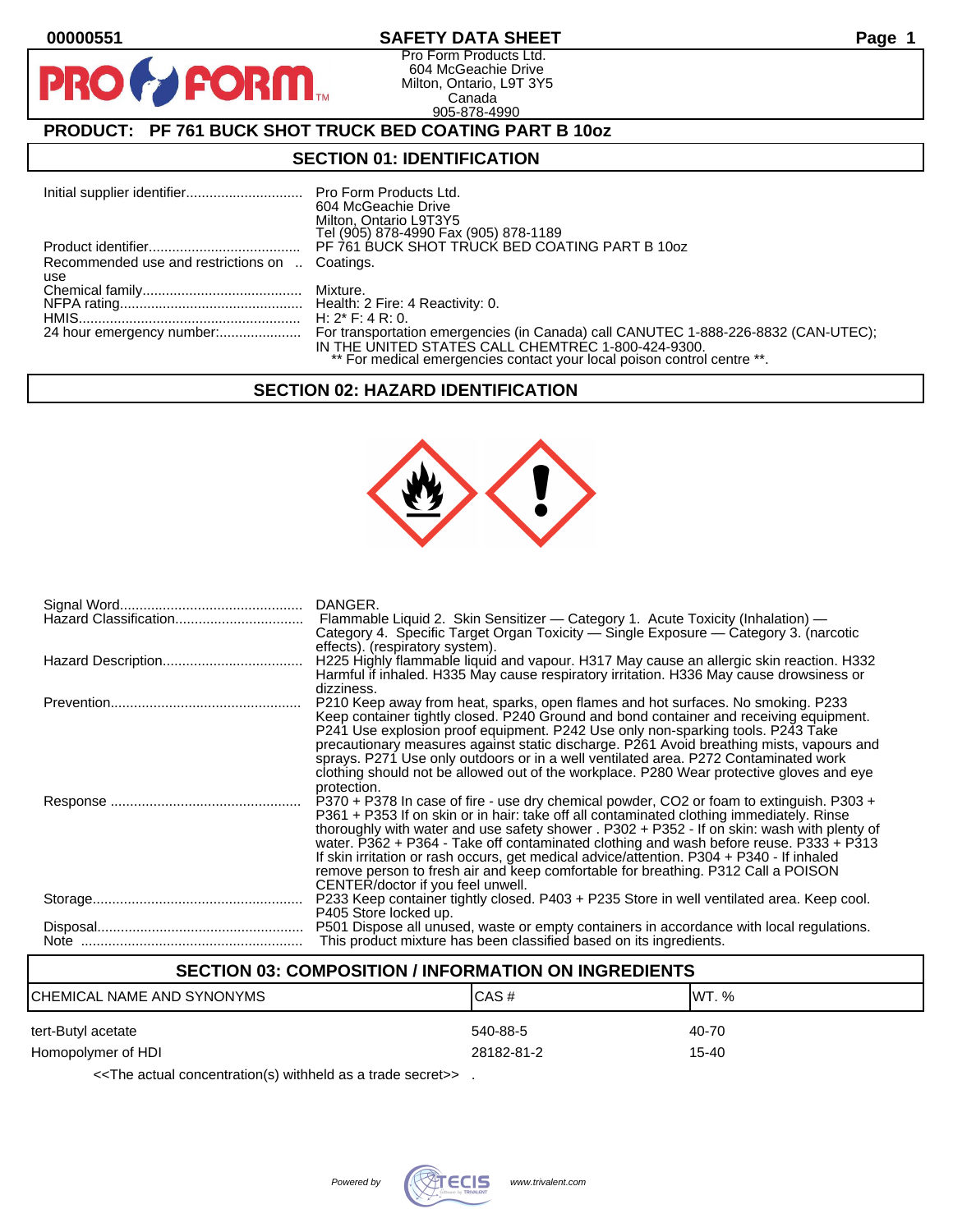#### **SECTION 04: FIRST-AID MEASURES**

|                                                                  | Immediately remove all contaminated clothing, flush skin with water for at least 15 minutes.<br>Wash clothing before reuse. If irritation persists, seek medical attention.                                                                                                                                                                                                                                                                                                 |
|------------------------------------------------------------------|-----------------------------------------------------------------------------------------------------------------------------------------------------------------------------------------------------------------------------------------------------------------------------------------------------------------------------------------------------------------------------------------------------------------------------------------------------------------------------|
|                                                                  | In case of contact, immediately flush eyes, keeping eyelids open, with plenty of water for at<br>least 15 minutes. Check for and remove any contact lenses, if safe and easy to do so.                                                                                                                                                                                                                                                                                      |
|                                                                  | If inhaled, remove to fresh air. If not breathing, give artificial respiration. If breathing is<br>difficult, give oxygen, obtain medical attention.                                                                                                                                                                                                                                                                                                                        |
|                                                                  | Immediately call a physician. Drink plenty of water. Never give anything by mouth to an<br>unconscious person. This product could cause chemical pneumonitis through aspiration of<br>the product into the lungs following accidental ingestion. If spontaneous vomiting occurs                                                                                                                                                                                             |
| Most important symptoms and effects,<br>whether acute or delayed | have victim lean forward with head down to prevent aspiration of fluid into the lungs.<br>May cause eye irritation. May cause mild skin irritation. Can cause skin sensitization. Can<br>cause central nervous system depression. High vapour concentrations may be irritating to<br>the respiratory tract. Vapors have a narcotic effect and may cause headache, fatigue,<br>dizziness and nausea. Symptoms may include abdominal pain, nausea, vomiting, and<br>diarrhea. |
|                                                                  | In the event of an incident involving this product ensure that medical authorities are provided a copy of this safety data sheet. An individual having a skin or pulmonary<br>sensitization reaction to this material should be removed from exposure to any isocyanate.<br>In all cases, if irritation persists seek medical attention.                                                                                                                                    |

#### **SECTION 05: FIRE-FIGHTING MEASURES**

| Suitable and unsuitable extinguishing                             | Carbon dioxide, dry chemical, foam. In cases of larger fires, water spray should be used.                                                                                                                                                                                                                                     |
|-------------------------------------------------------------------|-------------------------------------------------------------------------------------------------------------------------------------------------------------------------------------------------------------------------------------------------------------------------------------------------------------------------------|
| media                                                             | Do not use water in a jet.                                                                                                                                                                                                                                                                                                    |
| Specific hazards arising from the                                 | Toxic vapours may be evolved upon exposure to heat or open flame. Thermal                                                                                                                                                                                                                                                     |
| hazardous product, such as the nature of                          | decomposition products are toxic. May include: Oxides of carbon (CO, CO2). Oxides of                                                                                                                                                                                                                                          |
| any hazardous combustion products                                 | nitrogen. Hydrogen cyanide. Isocyanates. Isocyanic acid. Under hot acidic conditions:.<br>Isobutylene. Acetic acid.                                                                                                                                                                                                           |
| Special protective equipment and<br>precautions for fire-fighters | Firefighter should be equipped with self-contained breathing apparatus and full protective<br>clothing to protect against potentially toxic and irritating fumes. Move containers from fire<br>area if this can be done without risk. Keep run-off water from entering sewers and other<br>waterways. Dike for water control. |

#### **SECTION 06: ACCIDENTAL RELEASE MEASURES**

| Personal precautions, protective<br>equipment and emergency procedures | No action shall be taken involving any personal risk or without suitable training. Isolate area<br>and keep unauthorized people away. Do not walk through spilled material. Wear<br>recommended protective equipment. Ventilate. Open windows and doors to allow air<br>circulation. Dike area to prevent spreading. The use of absorbent socks or spill pillows<br>may be required. Stop leak if safe to do so. Prevent runoff into drains, sewers, and other<br>waterways. Take precautions against static discharge. Use non-sparking tools and<br>equipment to pick up the spilled material.                                                               |
|------------------------------------------------------------------------|----------------------------------------------------------------------------------------------------------------------------------------------------------------------------------------------------------------------------------------------------------------------------------------------------------------------------------------------------------------------------------------------------------------------------------------------------------------------------------------------------------------------------------------------------------------------------------------------------------------------------------------------------------------|
| Methods and materials for containment<br>and cleaning up               |                                                                                                                                                                                                                                                                                                                                                                                                                                                                                                                                                                                                                                                                |
|                                                                        | Evacuate all non-essential personnel. Avoid breathing vapours and skin contact. Remove<br>sources of ignition if combustible or flammable vapours may be present and ventilate area.<br>Dike area to prevent spreading. Prevent runoff into drains, sewers, and other waterways.<br>Absorb residual material with sand, or other absorbent material. Shovel into suitable<br>unsealed containers, transport to well-ventilated area (outside) and treat with neutralizing<br>solution: mixture of water (80%) with non-ionic surfactant Tergitol TMN-10 (20%); or water<br>(90%), concentrated ammonia (3-8%) and detergent (2%). Allow to stand for 72 hours. |

#### **SECTION 07: HANDLING AND STORAGE**

| Precautions for safe handling                                   | This product must be manipulated by qualified personnel. Keep away from heat, sparks,<br>and open flame. Always adopt precautionary measures against build-up of static which<br>may arise from appliances, handling and the containers in which product is packed. Avoid<br>skin and eye contact. Avoid prolonged or repeated skin contact. Avoid breathing vapours or<br>mist. Use adequate ventilation. Handle and open container with care. Employees should<br>wash hands and face before eating or drinking. Warning properties (irritation of the eyes,<br>nose and throat or odour) are not adequate to prevent chronic overexposure from<br>inhalation. |
|-----------------------------------------------------------------|------------------------------------------------------------------------------------------------------------------------------------------------------------------------------------------------------------------------------------------------------------------------------------------------------------------------------------------------------------------------------------------------------------------------------------------------------------------------------------------------------------------------------------------------------------------------------------------------------------------------------------------------------------------|
| Conditions for safe storage, including any<br>incompatibilities | Store in tightly closed containers to prevent moisture contamination. Attacks some types of<br>rubber, plastics and coatings. Avoid: Water, Amines, Strong bases, Alcohols, Copper<br>alloys. Do not store above 50 deg C.                                                                                                                                                                                                                                                                                                                                                                                                                                       |



Decontaminate floor with decontaminate solution letting stand for at least 15 minutes.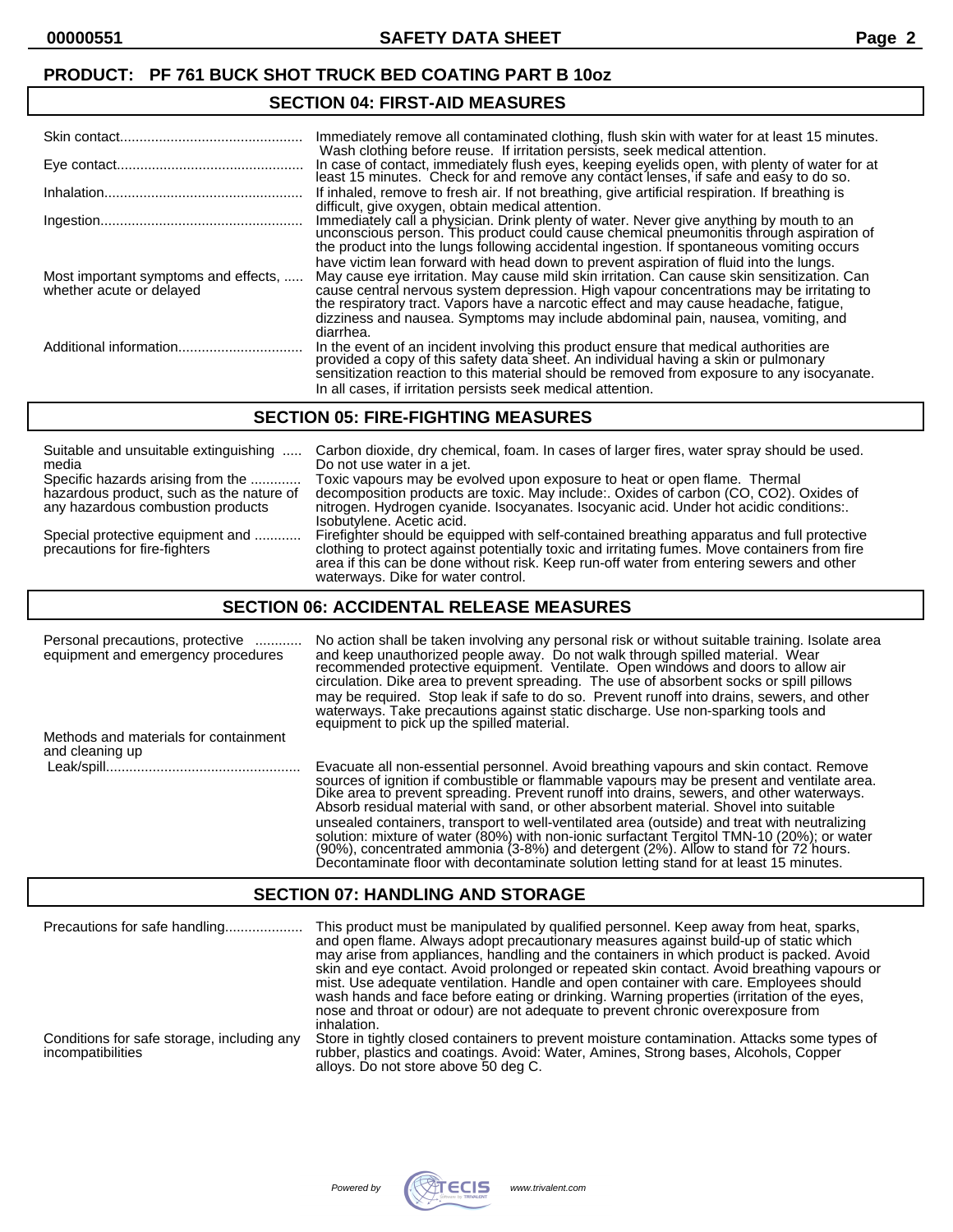# **SECTION 08: EXPOSURE CONTROLS / PERSONAL PROTECTION**

| <b>INGREDIENTS</b>               | TWA                       | <b>ACGIH TLV</b><br><b>STEL</b>                                                                                                                                                                                                                                                                                                  | <b>PEL</b>       | <b>OSHA PEL</b><br><b>STEL</b> | <b>NIOSH</b><br>IREL |
|----------------------------------|---------------------------|----------------------------------------------------------------------------------------------------------------------------------------------------------------------------------------------------------------------------------------------------------------------------------------------------------------------------------|------------------|--------------------------------|----------------------|
| tert-Butyl acetate               | 200 ppm                   | Not established                                                                                                                                                                                                                                                                                                                  | $200$ ppm        | Not established                | 200 ppm              |
|                                  |                           | CA ON: 50ppm (TWA), 150ppm (STEL)                                                                                                                                                                                                                                                                                                |                  |                                |                      |
| Homopolymer of HDI               | $5 \text{ mg/m}$ 3        | Not established                                                                                                                                                                                                                                                                                                                  | $5 \text{ mg/m}$ | Not established                | $5 \text{ mg/m}$     |
|                                  | Supplier: 0.5 mg/m3 (TWA) |                                                                                                                                                                                                                                                                                                                                  |                  |                                |                      |
| Appropriate engineering controls |                           | Local exhaust at points of emission. Ventilation system must be designed vapor and                                                                                                                                                                                                                                               |                  |                                |                      |
| Personal Protective Equipment    |                           | explosion proof for handling solvent vapors.                                                                                                                                                                                                                                                                                     |                  |                                |                      |
|                                  |                           | Wear skin protection equipment. The selection of skin protection equipment depends on<br>the nature of the work to be performed. The following gloves are recommended :. Butyl                                                                                                                                                   |                  |                                |                      |
|                                  |                           | rubber gloves. Contact glove supplier for recommendations.<br>Splash proof chemical goggles or 8" face shield. Contact lenses should not be worn when<br>working with this chemical.                                                                                                                                             |                  |                                |                      |
|                                  |                           | Avoid breathing vapours. Whenever concentrations of isocyanates exceed the exposure<br>limit or are not known, respiratory protection must be worn. For operations where inhalation<br>exposure can occur, a NIOSH-approved respirator may be necessary. Use air-purifying<br>particulate / organic vapour cartridge respirator. |                  |                                |                      |
|                                  |                           | Wear adequate protective clothes.<br>Safety boots per local regulations.<br>Eyewash fountain. Emergency shower should be in close proximity. Employees should<br>wash their hands and face before eating, drinking, or using tobacco products.                                                                                   |                  |                                |                      |

# **SECTION 09: PHYSICAL AND CHEMICAL PROPERTIES**

# **SECTION 10: STABILITY AND REACTIVITY**

|                                                                        | Contact with moisture, other materials that react with isocyanates, or temperatures above<br>177 C, may cause polymerization.                                                       |
|------------------------------------------------------------------------|-------------------------------------------------------------------------------------------------------------------------------------------------------------------------------------|
|                                                                        | Stable at normal temperatures and pressures.                                                                                                                                        |
| Possibility of hazardous reactions                                     | Contact with moisture or other materials that react with isocyanates may cause<br>polymerization. Temperatures above 177 C.                                                         |
| Conditions to avoid, including static<br>discharge, shock or vibration | Avoid heat, spark, open flames. Electrostatic charge.                                                                                                                               |
|                                                                        | Water, Amines, Strong bases, Alcohols, Copper alloys. Strong oxidizing agents. Acids.<br>Alkalies, Nitrates, Plastics.                                                              |
| Hazardous decomposition products                                       | No hazardous decomposition products when stored and handled correctly. Under hot<br>acidic conditions: Isobutylene and acetic acid. See hazardous combustion products<br>section 5. |

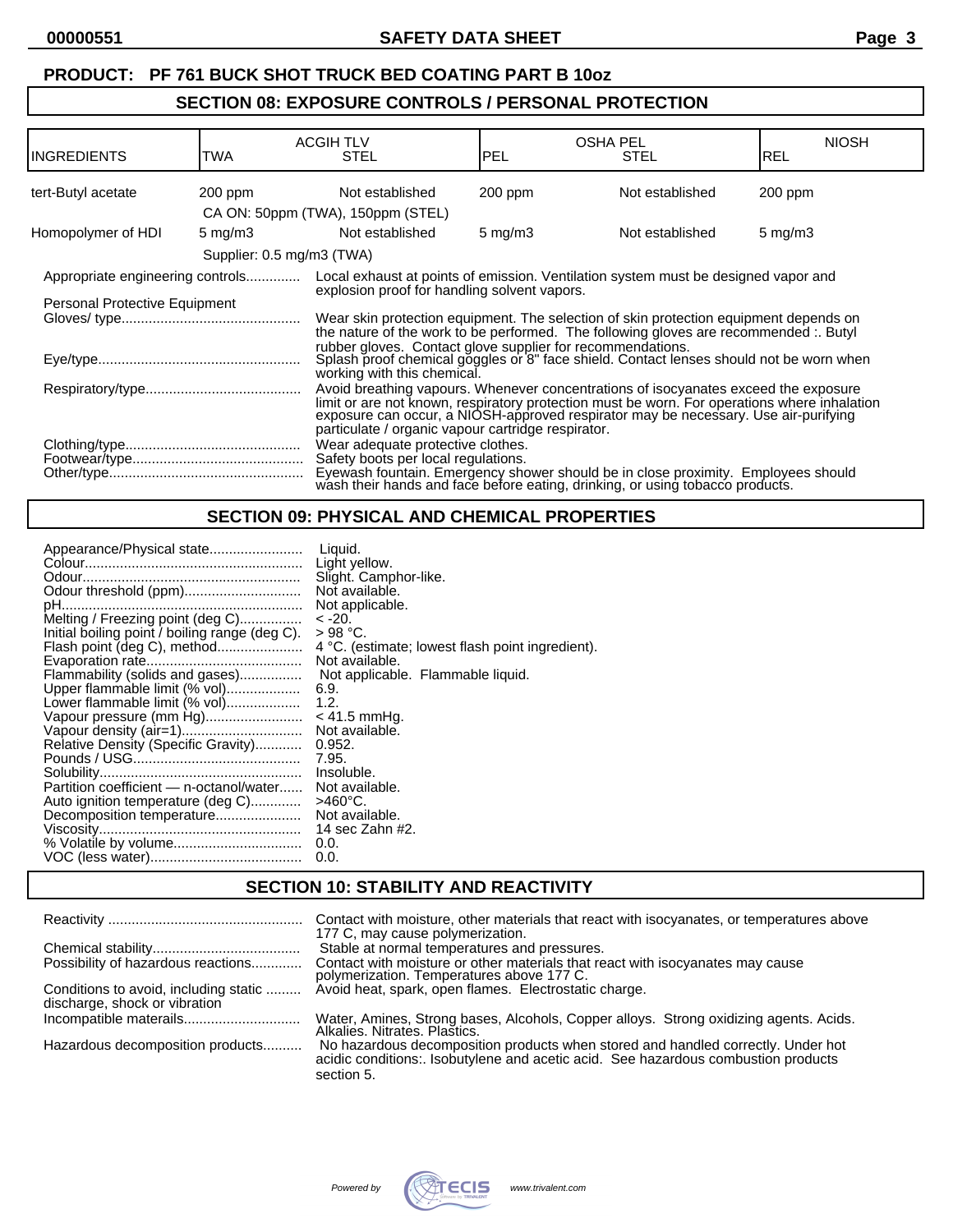#### **SECTION 11: TOXICOLOGICAL INFORMATION**

| <b>INGREDIENTS</b>                                                              | <b>LC50</b>                                                                                                                                                                                                                                                                                                                                                                                                                                                                                                                                                                                                                                                                                                                                                                                                                                                                                                                     | LD50                                                         |
|---------------------------------------------------------------------------------|---------------------------------------------------------------------------------------------------------------------------------------------------------------------------------------------------------------------------------------------------------------------------------------------------------------------------------------------------------------------------------------------------------------------------------------------------------------------------------------------------------------------------------------------------------------------------------------------------------------------------------------------------------------------------------------------------------------------------------------------------------------------------------------------------------------------------------------------------------------------------------------------------------------------------------|--------------------------------------------------------------|
| tert-Butyl acetate                                                              | >2,230 mg/m3 4 hours rat                                                                                                                                                                                                                                                                                                                                                                                                                                                                                                                                                                                                                                                                                                                                                                                                                                                                                                        | $4,100$ mg/kg (rat, oral);<br>>2,000 mg/kg (rabbit, dermal)  |
| Homopolymer of HDI                                                              | 390-453 mg/m3 rat 4 hours                                                                                                                                                                                                                                                                                                                                                                                                                                                                                                                                                                                                                                                                                                                                                                                                                                                                                                       | > 5,000 mg/kg (rat, oral);<br>> 5,000 mg/kg (rabbit, dermal) |
| Symptoms related to the physical, chemical<br>and toxicological characteristics | Eye contact. Skin contact. Inhalation.                                                                                                                                                                                                                                                                                                                                                                                                                                                                                                                                                                                                                                                                                                                                                                                                                                                                                          |                                                              |
|                                                                                 | May cause skin irritation. Can cause reddening, itching, and swelling. Persons previously sensitized can experience allergic reaction with symptoms of reddening, itching, swelling<br>and rash. Prolonged contact may cause defatting of tissue.                                                                                                                                                                                                                                                                                                                                                                                                                                                                                                                                                                                                                                                                               |                                                              |
|                                                                                 | Product liquid, aerosols or vapours are irritating. Damage is usually reversible. Can cause                                                                                                                                                                                                                                                                                                                                                                                                                                                                                                                                                                                                                                                                                                                                                                                                                                     |                                                              |
|                                                                                 | corneal damage. Can cause tearing, reddening and swelling.<br>Isocyanate vapour/mists at concentrations above the exposure limits can irritate (burning<br>sensation) the mucous membranes in the respiratory tract. This can cause a runny nose,<br>sore throat, coughing, chest discomfort, difficult breathing and reduced pulmonary<br>functioning. Persons with preexisting, nonspecific bronchial hyperreactivity can respond to concentrations below the exposure limit with similar symptoms as well as asthma attack.<br>Exposure well above the exposure limit may lead to bronchitis, bronchial spasm and<br>pulmonary edema. Chemical or hypersensitive pneumonitis, with flu-like symptoms has<br>also been reported. These symptoms can be delayed up to several hours after exposure.<br>Excessive inhalation of vapours can cause respiratory irritation, dizziness, headache,<br>vomiting and unconsciousness. |                                                              |
|                                                                                 | May be harmful if swallowed. May cause nausea, vomiting, and diarrhea. May cause<br>central nervous system depression.                                                                                                                                                                                                                                                                                                                                                                                                                                                                                                                                                                                                                                                                                                                                                                                                          |                                                              |
| Effects of chronic exposure                                                     | As a result of previous repeated overexposure or a single large dose, certain individuals develop sensitization which will cause them to react to a later exposure to product at levels<br>well below the exposure limit. Prolonged or repeated skin contact may result in dry,<br>defatted and cracked skin, causing increased susceptibility to infection.                                                                                                                                                                                                                                                                                                                                                                                                                                                                                                                                                                    |                                                              |
| Sensitizing capability of material<br>Carcinogenicity of material               | May cause sensitization by skin contact.<br>None of the components present in this material at concentrations equal to or greater than<br>0.1% are listed by IARC, NTP, OSHA or ACGIH as a carcinogen.                                                                                                                                                                                                                                                                                                                                                                                                                                                                                                                                                                                                                                                                                                                          |                                                              |
|                                                                                 | No data on reproductive effects were found in the literature sources consulted.                                                                                                                                                                                                                                                                                                                                                                                                                                                                                                                                                                                                                                                                                                                                                                                                                                                 |                                                              |
| Specific Target Organ Toxicity                                                  | May cause drowsiness or dizziness. May cause respiratory irritation.                                                                                                                                                                                                                                                                                                                                                                                                                                                                                                                                                                                                                                                                                                                                                                                                                                                            |                                                              |

#### **SECTION 12: ECOLOGICAL INFORMATION**

| Environmental |  |
|---------------|--|
|---------------|--|

#### Environmental........................................... No product data. Do not allow to enter waters, waste water or soil.

#### **SECTION 13: DISPOSAL CONSIDERATIONS**

Information on safe handling for disposal . Dispose of as an industrial waste in a manner acceptable to good waste management and methods of disposal, including any practice and in accordance with applicable local, provincial/State or federal regulations. contaminated packaging Empty drums should be reconditioned by a properly licensed drum recycler.

#### **SECTION 14: TRANSPORT INFORMATION**

|                              | UN1139 - COATING SOLUTION - Class 3 - Packing Group II - This product meets the<br>limited quantity exemption when packaged in containers less than 5 Litres.              |
|------------------------------|----------------------------------------------------------------------------------------------------------------------------------------------------------------------------|
|                              | for additional non-bulk packaging requirements.                                                                                                                            |
| IATA Classification (Air)    | UN1139 - COATING SOLUTION - Class 3 - Packing Group II . Limited Quantity. Do not<br>ship by air without checking appropriate IATA regulations.                            |
| IMDG Classification (Marine) | UN1139 - COATING SOLUTION - Class 3 - Packing Group II - EmS: F-E S-E. Limited<br>Quantity. Check IMDG regulations for limited quantity exemptions.                        |
|                              | No.<br>In accordance with Part 2.2.1 of the Transportation of Dangerous Goods Regulations (July<br>2, 2014) - we certify that classification of this product is correct. . |

# **SECTION 15: REGULATORY INFORMATION**

|                                          | All con |
|------------------------------------------|---------|
|                                          |         |
| <b>SARA Title III</b>                    |         |
| Section 302 - extremely hazardous  None. |         |
| substances                               |         |

On Domestic Substances List (DSL). All components are listed. his product is considered hazardous under the OSHA Hazard Communication Standard.